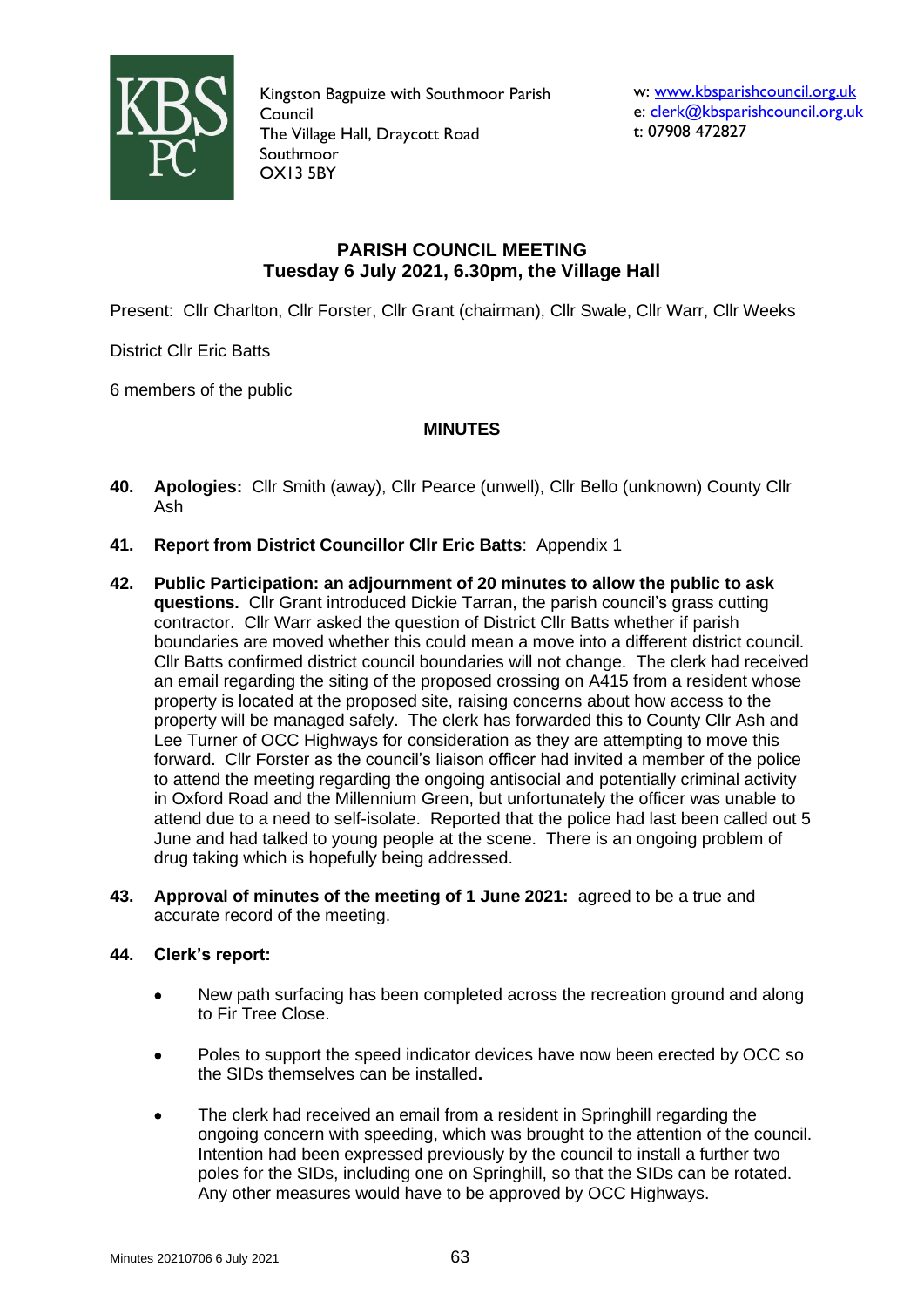• Kingston Colts U9s, who had requested a donation towards kit had confirmed that they have now had the amount donated by a parent.

### **45. Declarations of interest:** none declared

### **46. Planning Applications for consideration:**

- **a. [P21/V1469/HH,](https://data.whitehorsedc.gov.uk/java/support/Main.jsp?MODULE=ApplicationDetails&REF=P21/V1469/HH)** 2 Bellamy Close Southmoor Abingdon OX13 5AB: Replace flat roof to garage with pitched roof and 4 rooflights – response already to comply with deadline submitted. The council had no objection to the application but wanted it brought to the attention of the Vale that the applicant was using a business vehicle at the property which is parked in the road causing an obstruction, which a hope that the application can include off-road parking for the vehicle.
- **b. [P21/V1484/HH,](https://data.whitehorsedc.gov.uk/java/support/Main.jsp?MODULE=ApplicationDetails&REF=P21/V1484/HH)** 7 The Yews, Kingston Bagpuize OX13 5PQ: erection of singlestorey extension to rear of the property: the council voted no objection to the application.
- **c. [P21/V1636/HH,](https://data.whitehorsedc.gov.uk/java/support/Main.jsp?MODULE=ApplicationDetails&REF=P21/V1636/HH)** Rimes Close Kingston Bagpuize Abingdon OX13 5AL, proposed single storey rear extension: the council voted no objection to the application.

### **47. Planning Applications results to be noted:**

- **a. P21/V1056/HH,** Court Barn, Town Pond Lane, Southmoor Abingdon OX13 5HS: A proposed single storey extension, second floor rear dormers and internal rearrangement to provide additional bedrooms. **Permission granted.**
- **b. P21/V1199/HH,** 9 Frax Close 9 Abingdon OX13 5AZ, Two storey side extension – **permission granted (with conditions).**
- **c. P21/V0945/HH,** 8 Larch Close, Southmoor, Abingdon, OX13 5DD, detached ancillary garden building: **permission granted.**
- **48. Accounts:** the council to approve payments presented by the clerk, and acknowledge receipts: the clerk advised the council that as two payments were over £5,000 these amounts would need to be broken down to comply with daily payments and authorisation limits for online payments. This was duly noted.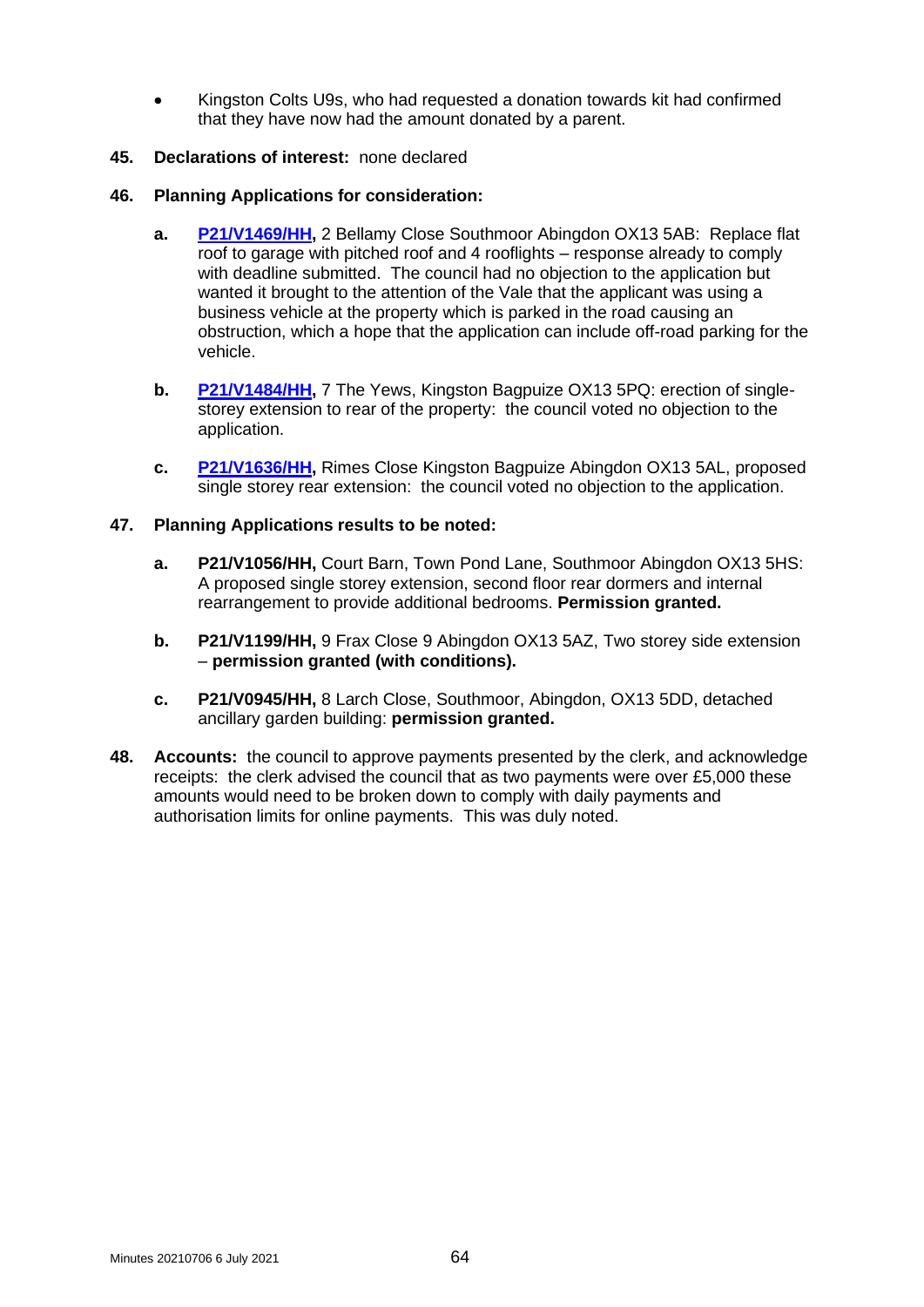# **Payments**

|             | <b>Method of</b> |                     |                                 | <b>Amount</b> | $\overline{V}AT(E)$ |
|-------------|------------------|---------------------|---------------------------------|---------------|---------------------|
| <b>Date</b> | payment          | <b>Payee</b>        | <b>Details</b>                  | (E)           |                     |
| 03/06/2021  | <b>SO</b>        | <b>Village Hall</b> | Office rental                   | 210.00        |                     |
| 06/06/2021  | DC/SO            | Giffgaff            | Mobile phone contract           | 5.00          | 1.00                |
| 07/07/2021  | <b>DC</b>        | VoWH                | Planning app, discharge of      | 116.00        |                     |
|             |                  |                     | conditions (pavilion)           |               |                     |
| 30/06/2021  | <b>DC</b>        | Westfield           | <b>Clips for SIDs</b>           | 24.43         | 4.89                |
|             |                  | <b>Fasteners</b>    |                                 |               |                     |
| 25/06/2021  | <b>DC</b>        | Land                | Land reg docs                   | 6.00          |                     |
|             |                  | Registry            |                                 |               |                     |
| 07/07/2021  | <b>BACs</b>      | <b>AKS Ward</b>     | Structural engineers (pavilion) | 550.00        | 110.00              |
| 07/07/2021  | <b>BACs</b>      | <b>BGG</b>          | Litter picking (June)           | 270.00        | 54.00               |
| 07/07/2021  | <b>BACs</b>      | <b>EJH Legal</b>    | Legal services                  | 876.00        |                     |
| 07/07/2021  | <b>BACs</b>      | <b>GHA Trees</b>    | Method statement (pavilion)     | 345.00        | 69.00               |
| 07/07/2021  | <b>BACs</b>      | Logs                | Grass cutting (May)             | 1218.00       | 243.60              |
|             |                  | Unlimited           |                                 |               |                     |
| 07/07/2021  | <b>BACs</b>      | Logs                | Grass cutting (June)            | 1395.00       | 279.00              |
|             |                  | Unlimited           |                                 |               |                     |
| 07/07/2021  | <b>BACs</b>      | <b>OALC</b>         | Training sessions               | 100.00        | 20.00               |
| 07/07/2021  | <b>BACs</b>      | OC <sub>C</sub>     | Traffic surveys (Sept 2020)     | 550.00        | 110.00              |
| 08/07/2021  | <b>BACs</b>      | Oxford              | <b>Architectural Services</b>   | 13,000        | 2,600               |
|             |                  | <b>Architects</b>   | (pavilion)                      |               |                     |
| 07/07/2021  | <b>BACs</b>      | Sorbus              | Filling holes on the rec        | 72.00         | 14.40               |
| 07/07/2021  | <b>BACs</b>      | Spartan             | Bus shelter maintenance         | 140.00        |                     |
|             |                  | Cleaning            |                                 |               |                     |
| 07/07/2021  | <b>BACs</b>      | <b>TW</b>           | New path across rec             | 11,835.90     | 2367.18             |
|             |                  | Hardscaping         |                                 |               |                     |
| 07/07/2021  | <b>BACs</b>      | Ubico               | Dog bins                        | 346.19        | 69.24               |
| 07/07/2021  | <b>BACs</b>      | <b>Clerk</b>        | Salary                          | Confidential  |                     |
| 07/07/2021  | <b>BACs</b>      | <b>OCC</b>          | Pension contributions           | Confidential  |                     |
|             |                  | Pension             |                                 |               |                     |
|             |                  | Fund                |                                 |               |                     |

# **Receipts**

| <b>Date</b> | <b>Method of</b><br><b>Receipt</b> | <b>From</b>               | <b>Details</b>           | Amount<br>(E) |
|-------------|------------------------------------|---------------------------|--------------------------|---------------|
| 07/06/2021  | Сh                                 | Abingdon Stone            | Memorial (burial ground) | 85.00         |
| 09/06/2021  | <b>BACs</b>                        | <b>Tonks Funeral Dirs</b> | Memorial (burial ground) | 100.00        |
| 15/06/2021  | <b>BACs</b>                        | Abingdon Stone            | Memorial (burial ground) | 85.00         |

**49. Councillors to be appointed to authorise the month's online payments:** Cllr Grant and Cllr Weeks were appointed. Clerk to provide list of payments and copies of invoices.

#### **50. Recreation and Play Facilities:**

- **a.** Update from Cllr Weeks, including June's monthly inspection (Appendix 2) and Recreation Facilities Committee meeting (Appendix 3): memorial bench backing onto School Lane has been vandalised. Merkko is delivering play bark week beginning 12 July: Cllr Weeks and Cllr Smith and two Sorbus employees will be spreading the bark.
- **b.** Councillors to be appointed for July's monthly inspection: Cllr Weeks and Cllr Swale volunteered to do the inspection.
- **c.** Council to consider the RFC's recommendation to accept Artisan's quotation for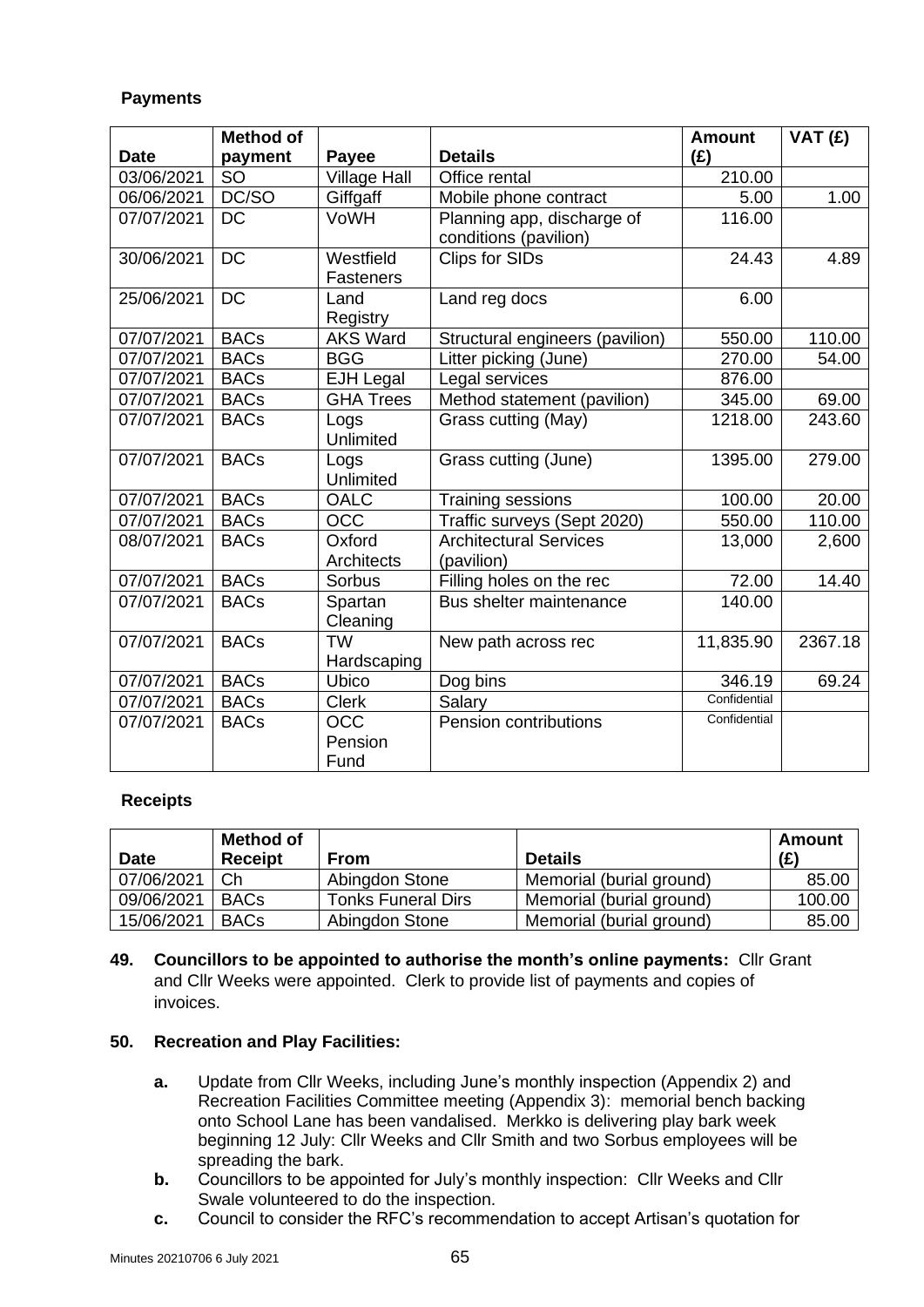the disclaimer sign for the outdoor exercise equipment for £98: council voted to accept the quote.

- **d.** Council to consider the RFC's recommendation that an aerial runway should be the major project for this financial year: the council voted to accept the proposal. Specification to drawn up and quotes sought. Location to be decided.
- **e.** Council to consider the RFC's recommendation to accept Caloo's quotation for the thermoplastic line marking of the basketball court. Red markings to correspond with full-size court, cost £329, council voted to accept the quote.
- **f.** Council to consider the RFC's recommendation to accept David Fell's quote for the painting of recreational equipment. £1710 (£110 for tower included), council voted to accept.
- **g.** Bench base: the iron bench has been refurbished and is awaiting re-installation, however an inspection of the base shows the concrete has deteriorated and needs replacing also. Cllr Weeks has obtained a quote from S&S Building Constructions to do the work for £630 (ex VAT) – council voted to accept quote in order to expedite re-installation of the bench.
- **51. Bloor Homes, transfer of public open space –** update from chairman. Confirmed that all relevant documents had been circulated to councillors and provided on the council's website. A public consultation meeting was held on 29 June attended by councillors, the parish council's solicitor, Emily Harvey from Bloor Homes and local residents. County Cllr Juliette Ash is supporting the parish council in ensuring all options and details are looked at and is contacting key officers at Oxfordshire County Council who will have knowledge of the drainage swales and perhaps be able to provide advice to the parish council. A particular concern is that the money allowed in the S106 is a standard calculation based on the area of land to be adopted, however this does not usually contain drainage swales. A number of questions raised during the meeting have been taken away by Emily Harvey of Bloor and the clerk is awaiting a response. The matter of the proposed parkour which forms part of the discharge of conditions was discussed as this has been an ongoing sticking point although this project is the responsibility of the Vale. An attendee forwarded a suggestion from a resident to create woodland run on the Millennium Green instead, but any variation would have to be agreed between Bloor Homes and the Vale.
- **52. Taylor Wimpey, transfer of public open space –** update: Cllrs Grant, Forster, Swale, Warr and the clerk met with Mike Cleveland from Taylor Wimpey to walk the site. This brought to light a few small areas that do not appear to conform to the description of 'public open space', as well as some dead trees and a section that has been used by residents for parking and thus damaged. This is being brought to the attention of the Vale by both Taylor Wimpey and the clerk with the hope of encouraging a site visit to advise on the matter before moving forward with the proposed transfer.
- **53. Sports field licence:** council to agree contents of licence and to be signed by chairman and clerk. The previously circulated licence was agreed by the council and signed by the chairman, vice-chairman and clerk. The clerk to forward to Kingston Colts and the cricket club for signature.
- **54. Wellington Way meadow garden:** update from chairman/clerk. This project is to start in the autumn and areas have been marked out for the wildflower section. As there are areas of wildflower already growing there will be an attempt to use these with extra seed added which will be significantly cheaper. The cost of the project is being met with S106 monies. Leaflets are going to be circulated within the development, with updates published on Facebook and the council's website.
- **55. Pavilion build:** update from Cllr Warr: pre-tender consultations have been received and tenders will be in this week, with a meeting planned on Friday with the architects with Cllr Warr, Cllr Grant and the clerk to open the tenders. The architect will then produce a report. Planning supervisor appointment required, for which the architects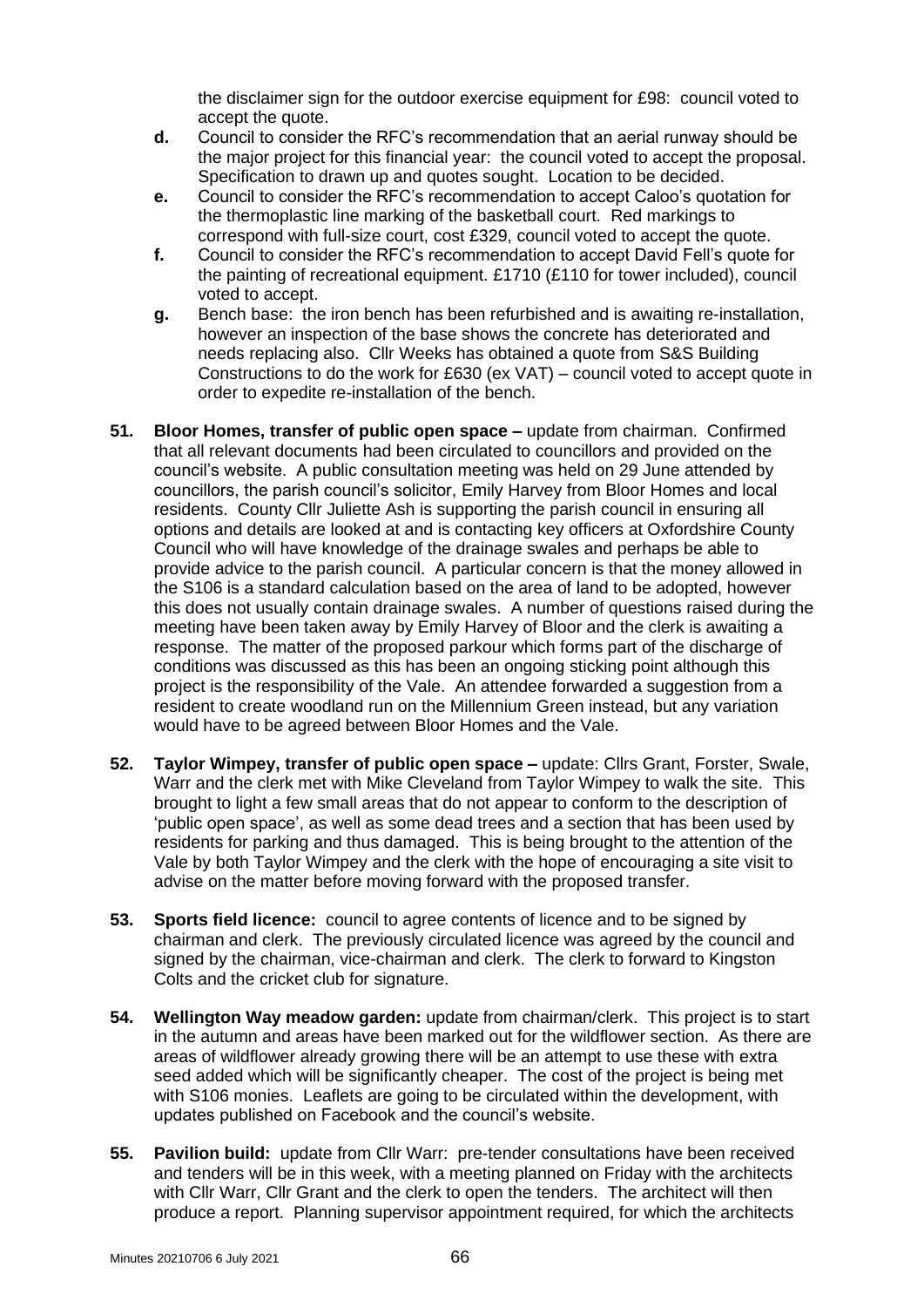will obtain quotes. Cllr Forster requested to express thanks to Cllr Warr for pushing this project forward.

- **56. Burial Ground rules & regulations:** councillor to consider adopting the burial ground committee's recommended revisions. Council voted to adopt the recommendations. To be updated on council's website.
- **57. Council to consider publication of Cllr Charlton's letter re new footpaths in the KBS News (and other media as appropriate).** Following discussion it was decided best to send letter to landowners in advance to advise that the parish council are working to increase the number of footpaths, followed by an article in KBS News and on social media.
- **58. Council to consider action to be taken to restore the memorial green to original condition:** a) request reparation works by one of the developers, or b) council to commission works. Clerk to write to developers (Bloor Homes, Ede Homes, Kingerlee and one other) and OCC Highways to request reparation works in the first instance.
- **59.** Council to consider closing the meeting to the public to discuss item 60 (under the Public Bodies (Admission to Meetings) Act 1960).
- **60. Council to approve clerk's salary review in light of successful completion of CILCA qualification.** An incremental salary point was agreed in line with the terms of the clerk's contract, effective from August. The chairman to confirm to the clerk in writing.

# **61. Next meetings:**

Monday 2 August

Monday 6 September

(Details to be confirmed on parish council website and on the relevant meeting agendas).

Meeting concluded 8.30pm

Clerk: Sarah Bates

Signed ……………………………………….. Chairman Dated ………………………………….